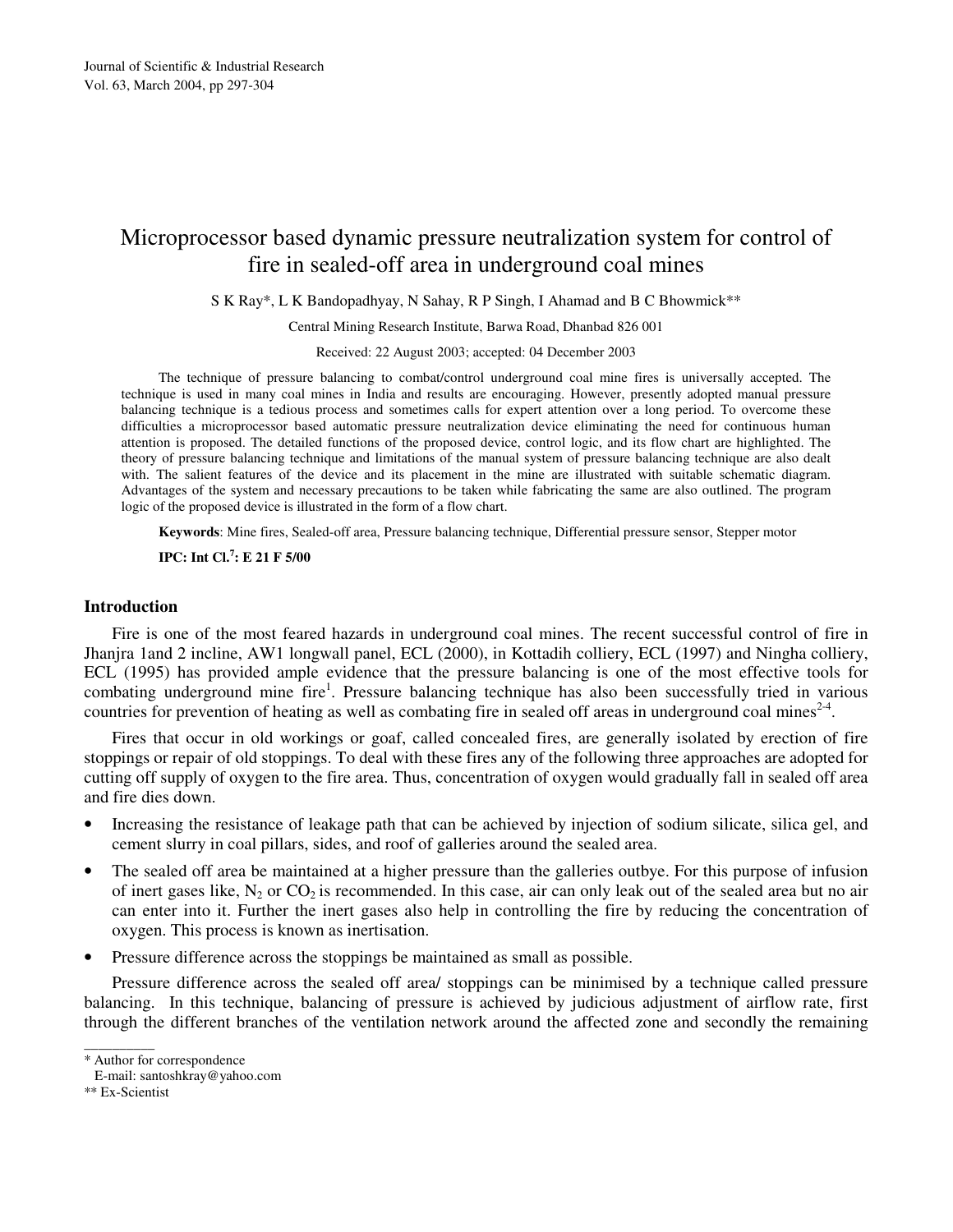

Figure 1 — Dynamic balancing of pressure in a Bord and Pillar working



Figure 2 – Pressure diagram

pressure is balanced by adjustment of airflow rates through pipes and pressure chambers, specially designed for this purpose.

# **Theory of Pressure Equalisation**

Pressure chamber for the purpose of pressure balancing is generally constructed by erecting a thin brick stopping at a distance of 2-3 m from the isolation stopping. A schematic layout of arrangement for establishment of dynamic balancing of pressure in a bord and pillar working is shown in Figure 1.

For neutralization of pressure differential across a fire stopping the following procedure are to be adopted:

- Pressure drop across the fire stopping should be monitored carefully for 24 h and establish the range of pressure variation.
- Airflow rates through relevant circuits of the mine are then adjusted to an extent possible (without unduly affecting ventilation of any working district) and in a manner such that pressure differential across the fire stopping is reduced to minimum possible value.
- The remnant pressure across the fire stopping and that is caused by diurnal variation of atmospheric pressure or produced by any change in ventilation system of the mine is to be neutralized by adjustment of airflow rate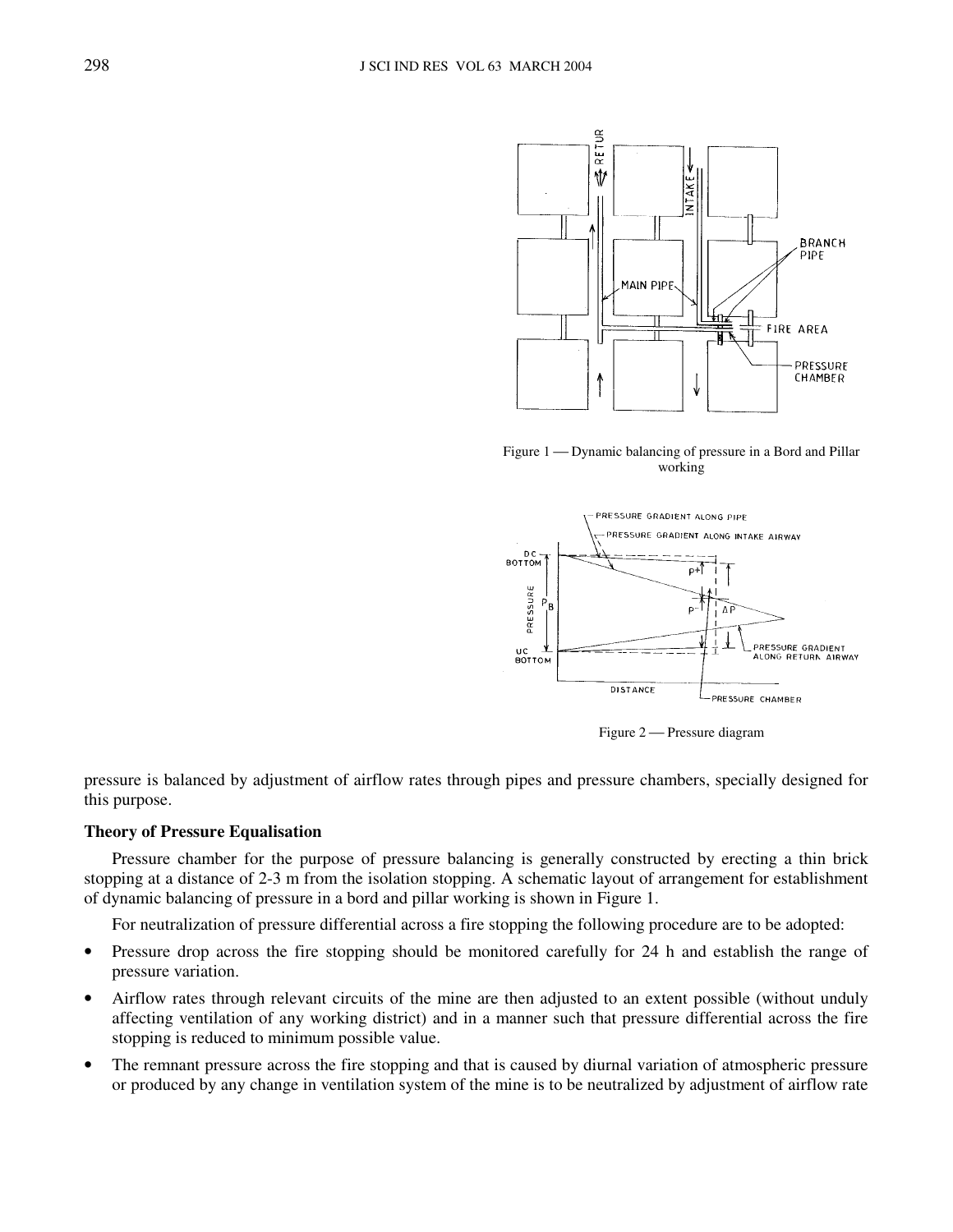through the pressure chamber made for that purpose and pipes connecting the pressure chamber to main intake as well as return airway.

For successful application of the method of dynamic balancing of pressure following conditions need be satisfied:

- (a) Sealed area should not have connection to surface through cracks and fissures.
- (b) The amount of pressure difference that can be neutralized by adjustment of airflow through ventilation circuits is dependent on the ventilation layout, location of the affected zone and extent of airflow adjustment possible through ventilation circuits without adversely affecting the ventilation of the mine.
- (c) The range of remnant pressure variations across the stopping should be less than  $\Delta P$  (Figure 2)<sup>5</sup>,

where 
$$
\Delta P = P_B - r (l_I + l_r) (\Sigma Q_i)^2 - (r_i + r_r) Q_i^2
$$
,  
\n $i = 1$ 

and  $P_B$  is pit bottom water gauge, Pa; *r* is resistance per unit length of connecting pipes, Ns<sup>2</sup>/m<sup>9</sup>;  $l_I$  and  $l_r$  are lengths of pipes on the intake and return airways up to pit bottom, m;  $r_i$  and  $r_r$  are resistances of branch pipes connecting chamber *i* and pipes laid along intake and return airway,  $Ns^2/m^8$ ;  $Q_i$  is airflow rate through chamber  $i$ ,  $m^3/s$ ; and  $n$  is number of chambers.

(d) The variation in positive or negative pressure across a stopping should not be more than P+ and P−, respectively. For chamber located near intake airway;

$$
n
$$
  
\n
$$
P^{+} = P_{i} - rli (\sum Q_{i})^{2} - r_{i} Q_{i}^{2},
$$
  
\n
$$
i = 1
$$
  
\n
$$
n
$$
  
\n
$$
P^{-} = P_{B} - P_{i} - r l_{r} (\sum Q_{i})^{2} - (r_{r} + r_{i}) Q_{i}^{2},
$$
  
\n
$$
i = 1
$$

where  $P_i$  is pressure drop along the intake airway from downcast bottom to pressure chamber.

Similar relations for the chambers located near the return airways can also be derived. It may be interesting to note that balancing of low-pressure variation may not require pipelines right up to the pit bottom. If it is necessary, only to lower or raise pressure in the chamber, this can be achieved by laying pipes along return or intake and not along both airways.

Figure 3 represents a bord and pillar working with multiple stoppings where dynamic balancing of pressure can be adopted. In this case, a big chamber consisting of several stoppings can be made. Pressure characteristics of the stoppings that are very close to each other, are quite similar. Therefore, putting them into one chamber solve the purpose. However, if needed multiple chambers can be used.

Airflow rates through pipes in the pressure chamber are presently adjusted manually which is a tedious process and needs skilled personnel. There is therefore a need for a device that can automatically adjust the airflow rate through the pipes so that pressure balancing is achieved and maintained.

## **Status of Present Knowledge and Limitations**

Presently the following procedures are being adopted for implementation of dynamic balancing of pressure technique to combat fire in underground coal mines.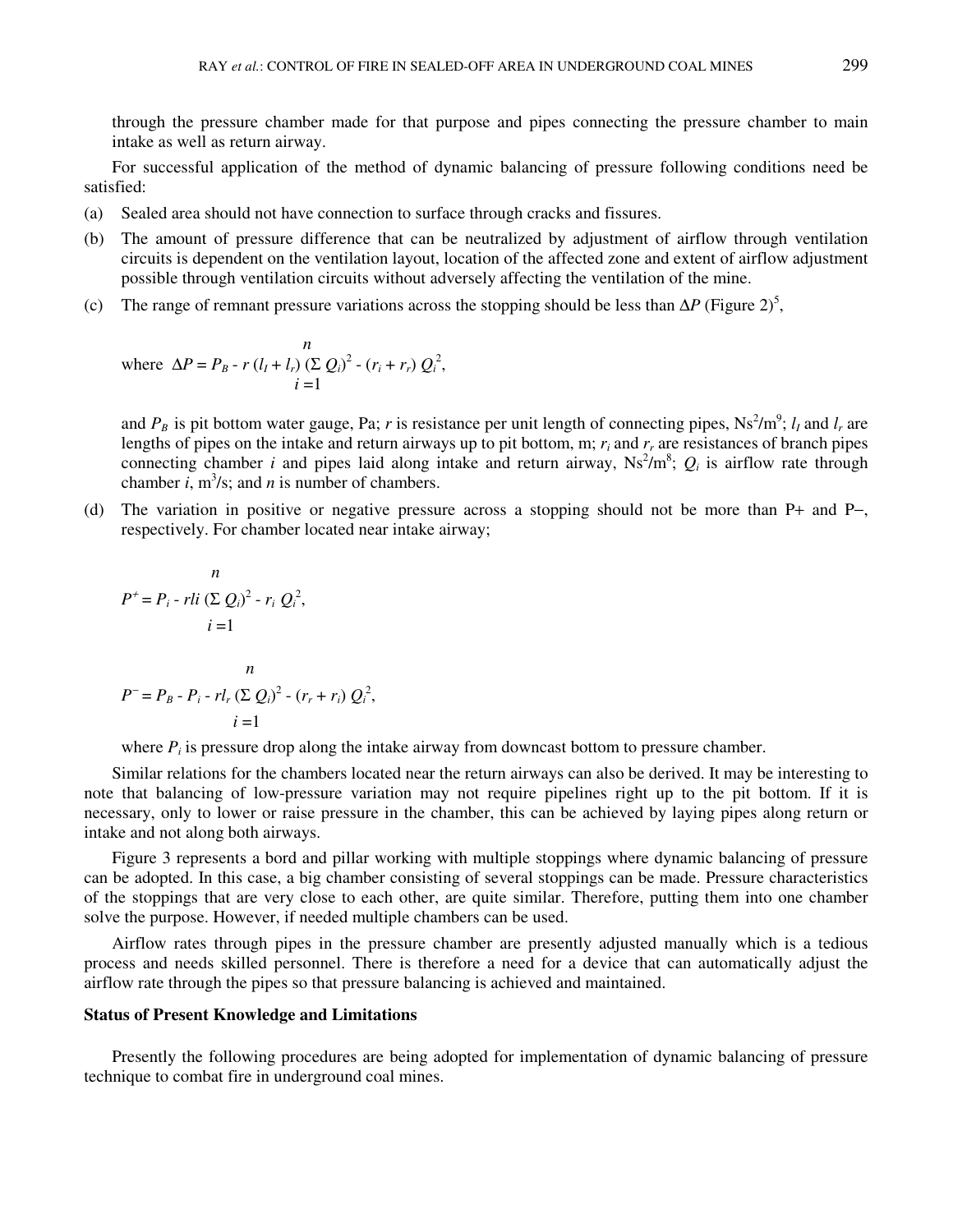First, a pressure chamber is made outside of the isolation stopping sealing the fire affected zone, by building a thin brick stopping provided with a small door at about 2-3 m from the isolation stopping. Two pipes are laid, connecting the pressure chamber to main intake as well as return airways. Air sampling pipe through the isolation stopping is used to measure the pressure differential across the isolation stopping by a manometer. Difference in pressure across the stopping, if any, is balanced by adjusting airflow rates through these pipes. This pressure balancing technique has successfully been implemented in Kottadih colliery,  $ECL^6$ , Jhanjra 1and 2 incline,  $ECL^7$ and Sijua colliery,  $TISCO^8$ . It has been observed that for control of fire, balancing has to be maintained round the clock for several days, extending to over a year in some cases. Evidently, maintenance of perfect balancing calls for expert attention over a long period. This is one of the main constraints of the system. To overcome these problems and to make maintenance of perfect balancing over a long period, an easy task, a device for automatic balancing of pressure has been proposed.

# **The Proposed System**

The proposed device is capable of balancing pressure by automatic adjustment of airflow to pressure chamber by controlling valves in the pipes through a microprocessor based system<sup>9</sup>. The microprocessor is actuated by signals received from a differential pressure sensor connected to a sampling pipe laid across the fire stopping.

The microprocessor based automatic pressure balancing system consists of the following three parts:

- (a) Differential pressure sensor,
- (b) A microprocessor programmed to receive and process the signal from the differential pressure sensor and then activate airflow control system, and
- (c) Airflow control system comprising two pipes fitted with stepper motor controlled valves, guided by signals from the microprocessor.

### **Functioning of the System**

The device is placed in the pressure chamber. The general arrangement of the device in a fire zone of a coal



Figure 3 - Dynamic balancing of pressure in a Bord and Pillar working having multiple stoppings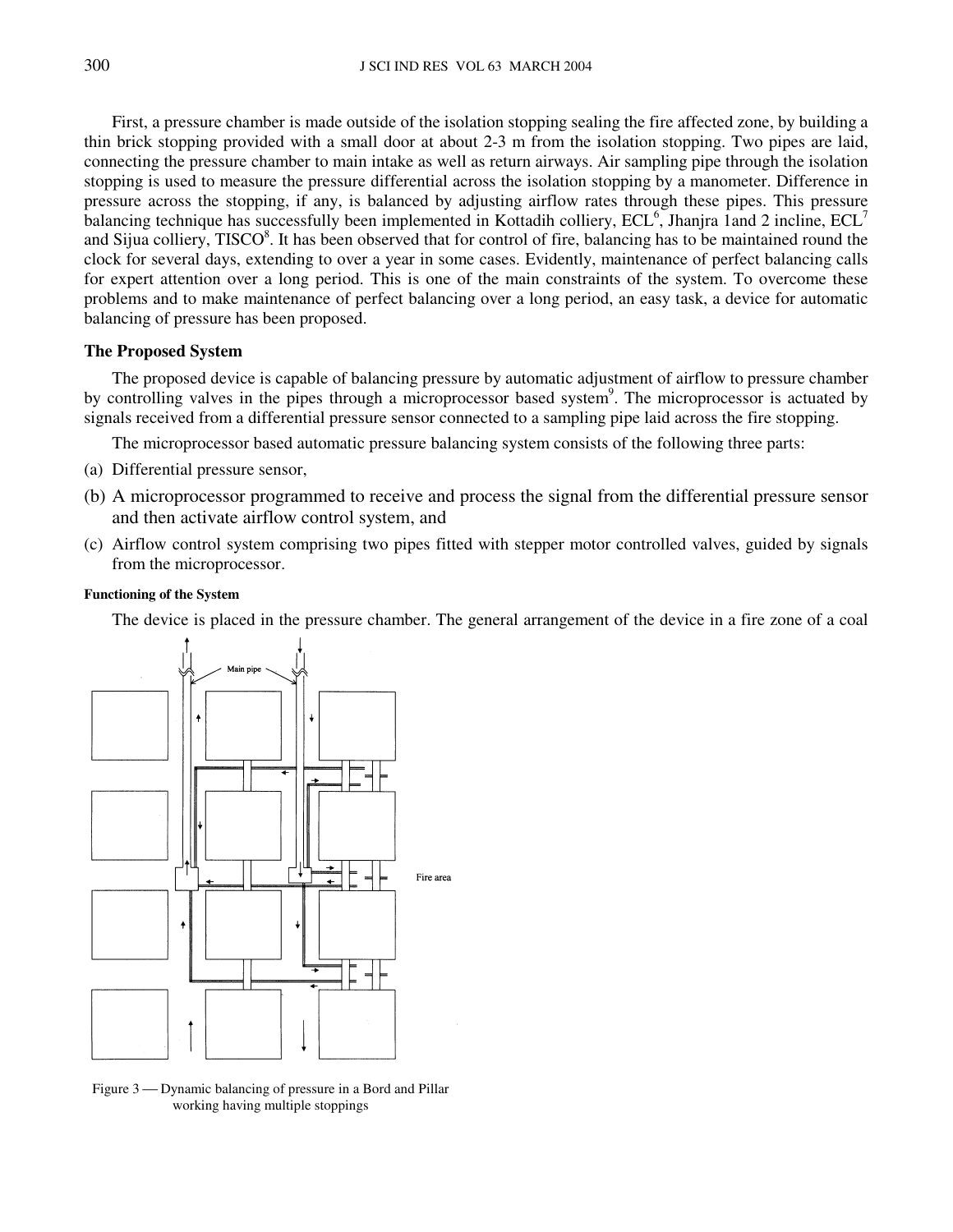mine is shown in Figure 4. Two pipes are provided in the pressure chamber. One pipe extends from the pressure chamber along the main intake of the mine and the other extends from the pressure chamber to the main return of the mine through the ventilation stopping. The isolation stopping is provided with a small sampling pipe for drawing air samples from the fire affected area and for connection with inlet port of differential pressure sensor by means of polythene or rubber tube. Ventilation pressure difference in the mine between the main intake and return galleries drives a small quantity of air into the pressure chamber through the pipes. Pressure in the pressure chamber is balanced with respect to fire area by adjustment of airflow through the pipes by regulating the valves, using stepper motors. These motors are controlled by microprocessor, depending on pressure imbalance signal received from the output of differential pressure sensor.

The differential pressure sensor is basically a thin metallic diaphragm with two metallic needles on its either sides, supported at the middle of a rectangular enclosure but insulated from it. The enclosure has two ports on either side of the diaphragm for connecting to pressure sources whose pressure difference is to be measured. The metallic needles like the diaphragm are also insulated from the enclosure. The needles and the diaphragm are connected to resistors and a source of electrical power, as shown in Figure 5. Two sectional views of this figure are shown in Figure 6 and 7 (Legends are given in Figure 4). A small pressure difference applied through one of the ports causes the diaphragm to deform and touch the metallic needle situated opposite to that port. As the diaphragm touches the needle the electric circuit becomes closed and as a result, a small potential difference develops across the resistors connected to the circuit. This voltage drop across the resistor acts as the output signal of the pressure sensor, which is fed to one of the input channels of the analogue-to-digital converter (ADC) of the microprocessor. As long as the pressure difference exists in the port the output signal continues and corresponding input persists in this channel of the ADC. When the pressure difference is applied in the reverse direction the diaphragm deforms in the opposite direction and establishes contact with the other needle that energizes the electric circuit connected with it and the consequent voltage developed is applied to a second channel of the ADC of the processor. When the applied pressure ceases the diaphragm returns to its original position and the electric circuit is broken. Consequently, no input is available to any channel of the ADC of the microprocessor. The processor continuously scans these two input channels of the ADC and compares the status of the channel, i.e., whether positive or zero. Depending on status of the channel, corresponding control signal is sent to the



Figure 4 — General arrangement of the proposed device in a fire zone of a coal mine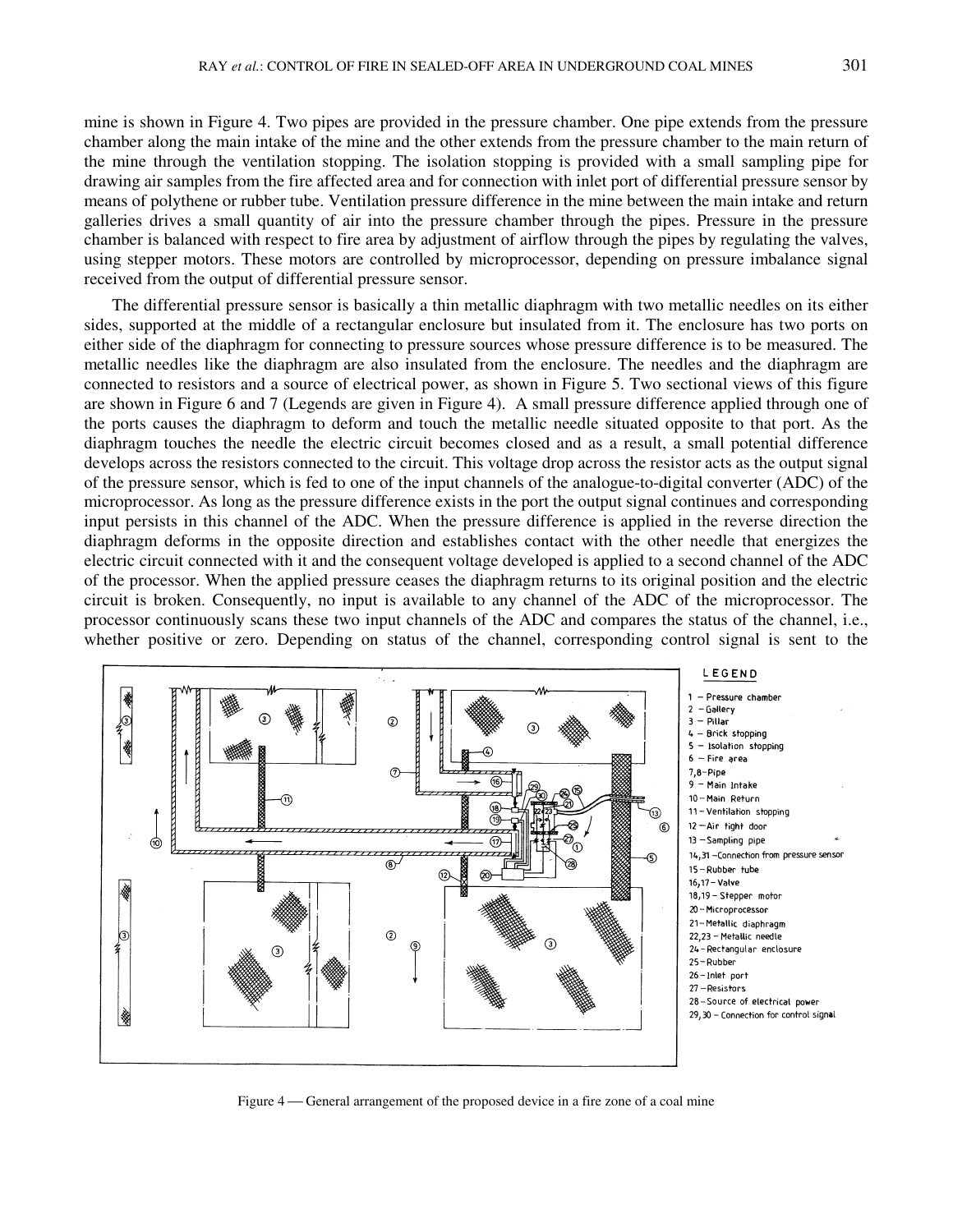the provided with airflow control valves are operated by  $\mathcal{F}$  ignals coming from parallel I/O ports of the processor. Two  $\frac{1}{2}$  and  $\frac{1}{2}$  are connected to the 8255 I/O parallel ports. Separate windings of the 255 I/O ports through optocoupler and a power transistor  $\bigoplus$   $\uparrow$   $\uparrow$   $\downarrow$   $\uparrow$   $\uparrow$   $\uparrow$   $\uparrow$   $\uparrow$   $\uparrow$   $\uparrow$   $\uparrow$   $\uparrow$   $\uparrow$   $\uparrow$   $\uparrow$   $\uparrow$   $\uparrow$   $\uparrow$   $\uparrow$   $\uparrow$   $\uparrow$   $\uparrow$   $\uparrow$   $\uparrow$   $\uparrow$   $\uparrow$   $\uparrow$   $\uparrow$   $\uparrow$   $\uparrow$   $\uparrow$   $\uparrow$   $\uparrow$   $\uparrow$   $\uparrow$   $\uparrow$  $\begin{bmatrix} 1 & 1 \end{bmatrix}$  intake, enters the pressure chamber and flows out to main  $\circled{r}$   $\circled{r}$   $\circled{r}$   $\circled{r}$   $\circled{r}$   $\circled{r}$   $\circled{r}$   $\circled{r}$   $\circled{r}$   $\circled{r}$   $\circled{r}$   $\circled{r}$   $\circled{r}$   $\circled{r}$   $\circled{r}$   $\circled{r}$   $\circled{r}$   $\circled{r}$   $\circled{r}$   $\circled{r}$   $\circled{r}$   $\circled{r}$   $\circled{r}$   $\circled{r}$   $\circled{$  $\lim_{n \to \infty}$  tone of the valves is closed and the other opened, there is no flow of air (Figure 8). In such situation the pressure in the pressure chamber attains the pressure prevailing at position. On the other hand, if the open valve is now closed and through the pressure chamber. The non-temperature will be no air flow in the pipes and through the pressure chamber. The e at the free end of the pipe with the open valve. For any  $\circledast$   $\overline{a}$   $\overline{b}$   $\overline{b}$   $\overline{c}$   $\overline{c}$   $\overline{d}$   $\overline{d}$   $\overline{d}$   $\overline{d}$   $\overline{d}$   $\overline{d}$   $\overline{d}$   $\overline{d}$   $\overline{d}$   $\overline{d}$   $\overline{d}$   $\overline{d}$   $\overline{d}$   $\overline{d}$   $\overline{d}$   $\overline{d}$   $\overline{d}$   $\overline{d}$   $\overline{d}$  $\overrightarrow{\omega}$  controls the valve connected with intake pipe while the other

stepper motor controls the movement of the valve connected with return pipe. Figure 5 — Sectional elevation of the device



Figure 6 — Sectional side view at AA



Figure 7 – Sectional plan at BB



Figure 8 — Sectional view of the valve in open condition  $(A)$  and closed condition (B)

 $\widehat{D}$  and  $\widehat{A}$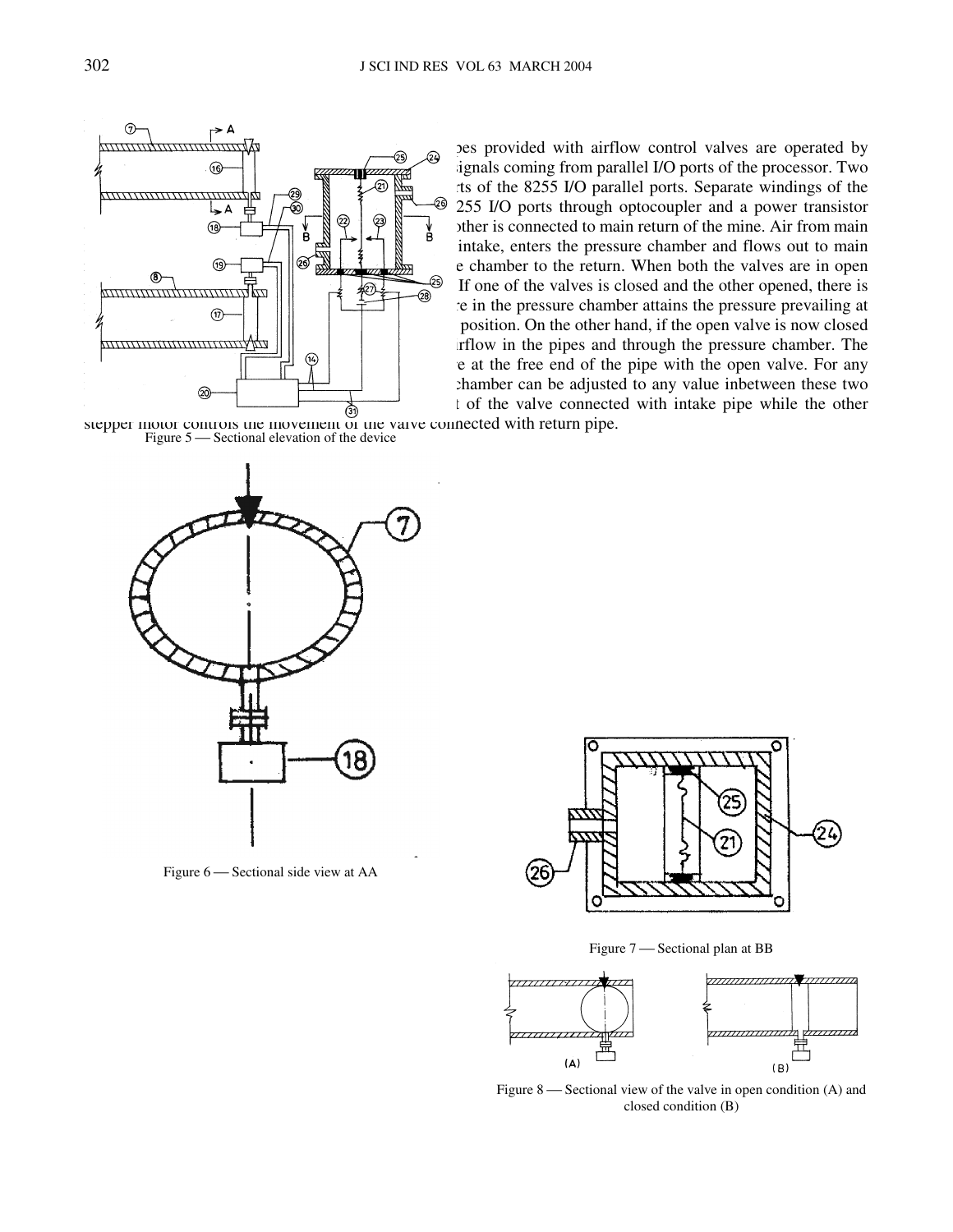

Figure 9 — Flowchart for the program logic of the proposed device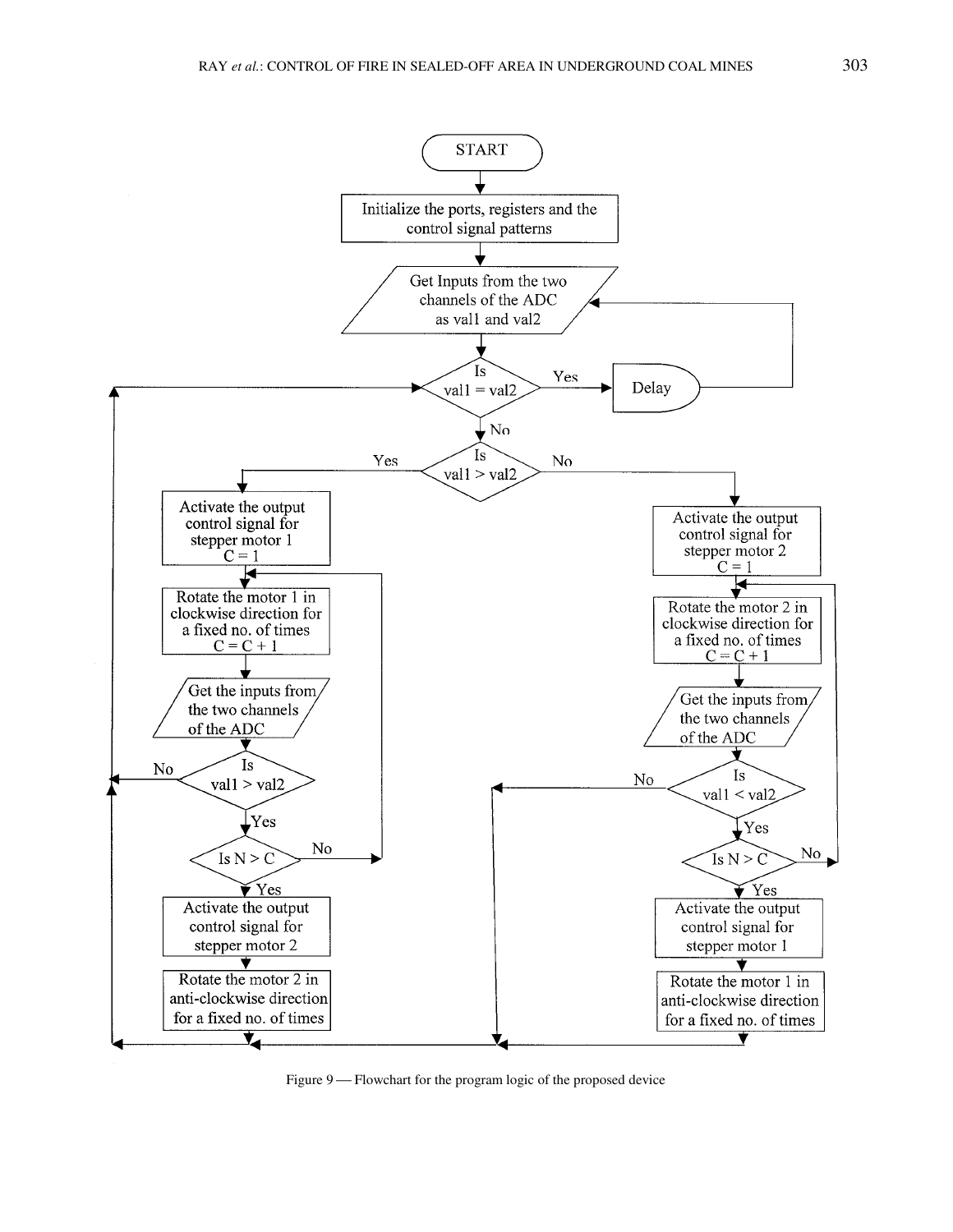The necessary power for driving the microprocessor along with the peripherals chips and the stepper motors would be taken from 5V/12V intrinsically safe power available from underground flameproof supply unit.

## **Program Logic**

The program logic of the proposed device is illustrated in Figure 9. The main program initializes the I/O 8255 ports, sets up a processor internal register as a counter to count certain prefixed number to give appropriate rotation of the valve, and calls for a subroutine which outputs fixed bit patterns that are stored in predestined memory location. This particular bit pattern enables to rotate the stepper motor for the number of prefixed steps as stored in the processor register. At the start of the program the processor scans the two ADC input channels. If it finds that both the input channels have zero input voltage the processor does not effect any change in the output bit patterns of the 8255 I/O ports, i.e., the control valves remain in the same position. When the processor finds that the input at first channel is positive, it activates output control signal, thereby controlling the corresponding stepper motor and rotates the stepper motor a fixed number of steps in clockwise direction. After a certain delay, again the processor compares the first and second channel of ADC input. If still the first channel is positive the processor activates the control signal corresponding to the same stepper motor for further movement of the valve. This process would continue for a certain prefixed number of times (N) of driving this stepper motor and after every driving the processor would check whether the pressure balancing is achieved by comparing the ADC inputs. If it fails to achieve balanced condition and still the first channel of ADC is positive while second channel is zero, the processor would drive the other stepper motor in the reverse direction through control signal. Similarly, if the diaphragm makes contact with right side needle the second channel of the ADC is positive and first channel is zero the processor rotates the second stepper motor in clockwise direction through control signal for a prefixed number of drives, simultaneously comparing the ADC inputs after each drive, so as to attain pressure balancing. If after the prefixed number of drives of the stepper motor does not impart pressure balancing, the processor drives the first stepper motor in reverse direction. Thus, by controlling the appropriate valve the processor regulates the pressure inside the chamber and maintains pressure balancing without intervention of expert personnel.

### **Conclusions**

Automatic pressure balancing device which would remove the difficulties presently faced by the manual dynamic pressure balancing technique for control of fire in underground coal mines is designed. It facilitates control of fire in mines in quickest possible time without intervention of expert personnel. The proposed device seems to be promising in a way that it is simple, robust, and cost-effective. Proper care should, however, be taken while fabricating the different subsystems of the device because of its potential utility in hazardous, dusty, and humid underground environment. One of the important subsystems of the device is the differential pressure sensor. The differential pressure sensor used is highly sensitive so that even a small pressure difference (about 10 pa) across the fire zone enables it to send a signal to the microprocessor. Thus the developed system has the capacity to maintain pressure differential across fire zone balanced to the extent of 10 pa.

# **References**

- 1 Zutshi A, Ray S K & Bhowmick B C, Indian coals vis-à-vis spontaneous heating problems, *J Mines Met Fuels*, (May 2001) 123-128.
- 2 Dawson A B, The control of the atmosphere in sealed-off areas by pressure chambers, *Trans Inst Min Eng*, **115**, (1955-56) 157-173.
- 3 Wood J E & Yates D C, Controlled drainage of firedamp from old workings into a firedamp drainage system, *Trans Inst Min Eng*, **117**  $(1957-58)$  4-16.
- 4 Brandle E, Pokuta H D & Schmitz P, Successful counteraction against a build-up of CO by means of pressure equalization, *Gluckauf*, **116** (2) (1980) 24-27.